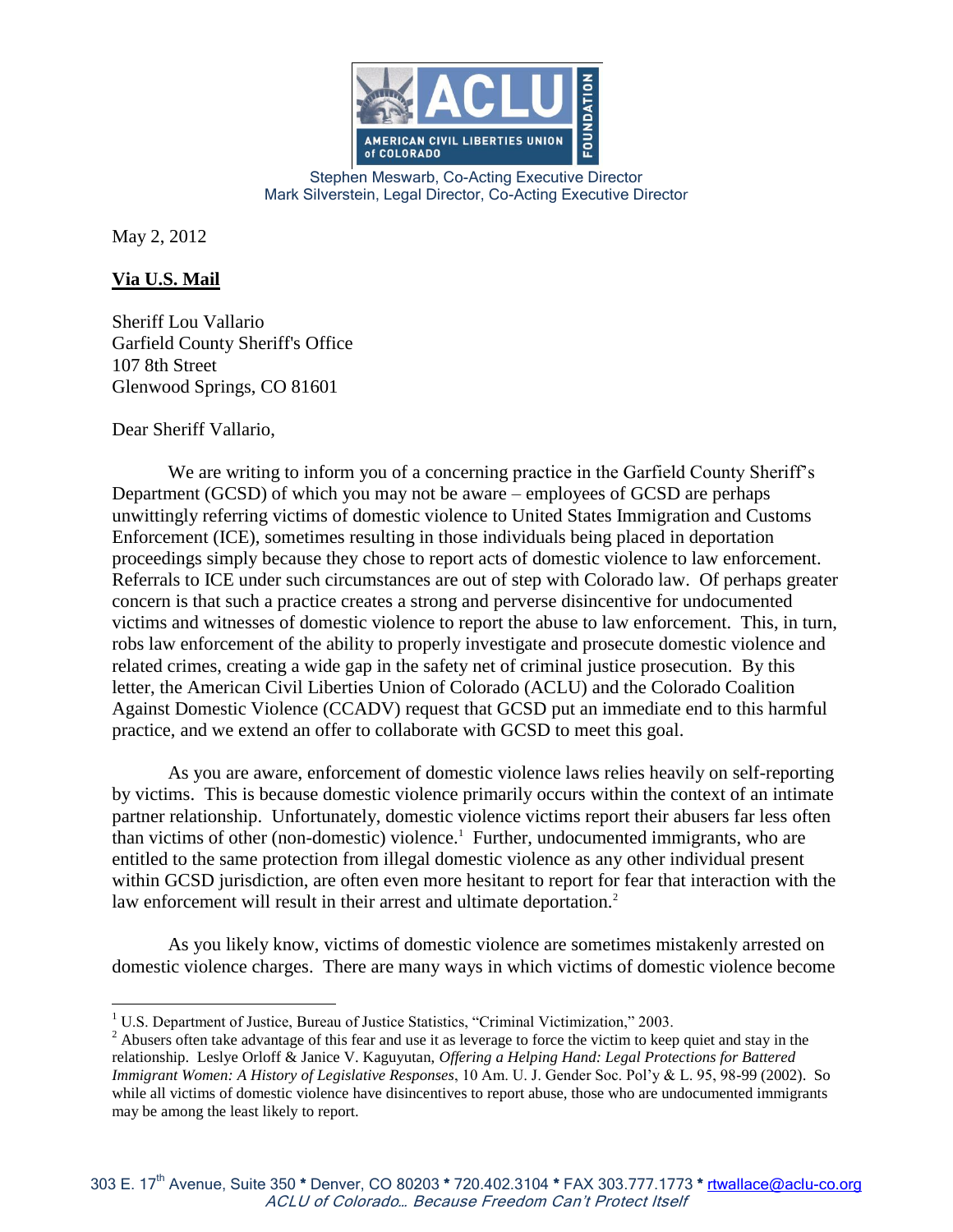entangled with the criminal justice system. Often, abusers will report their victims to the police in an effort to further victimize them. Self-defending victims are sometimes arrested as the "primary aggressor," though they are not the actual perpetrator or "predominant aggressor" in the relationship, or are caught up in dual arrests when law enforcement are unable to ascertain who the "predominant aggressor" is. Immigration and Customs Enforcement has repeatedly recognized the problem of victim arrests in domestic violence cases and found that victim arrests may "deter[] individuals from reporting crimes and from pursuing actions to protect their civil rights[.]" Memorandum from John Morton, Director, U.S. Immigration Customs and Enforcement, on Prosecutorial Discretion and Certain Victims (June 17, 2011).

We recognize that pursuant to Senate Bill 90 (SB-90), GCSD must notify ICE when it reasonably believes that certain arrestees are not legally present in the country. Colo. Rev. Stat.  $§$  29-29-103(2)(a)(I). However, given the reality that domestic violence victims are sometimes arrested, automatic reporting of all apparently undocumented arrestees to ICE without exception will inevitably result in domestic violence victims being reported to ICE due to their contact with police.<sup>3</sup> To avoid this result, SB-90 provides for sheriffs to refrain from reporting a domestic violence arrestee to ICE unless and until that individual is convicted. C.R.S. § 29-29- 103(2)(a)(II) (an individual arrested for domestic violence is not to be reported to ICE "until such time as the arrestee is *convicted* of a domestic violence offense" (emphasis added)). The Colorado legislature took pains to carve out this exception to the arrestee reporting requirement in order to mitigate the repeatedly-expressed concern that SB-90 might deter undocumented victims of domestic violence from reporting and/or cooperating with the criminal justice system after a report due to fear of deportation as a consequence of doing so.<sup>4</sup>

Importantly, Colorado's State Auditor has made clear its view that adherence to SB-90's domestic violence exception is mandatory, stating that the exception "stipulates that illegal immigrants arrested for a suspected act of domestic violence are **not** to be reported to ICE until conviction." Colorado Office of the State Auditor, *Implementation of Senate Bill 06-090 Performance Audit*, p. 5 (May 2009) (emphasis in original). Regardless of whether state law requires compliance with SB-90's domestic violence exception, refraining from referring domestic violence victims to ICE is the right thing to do for victims, law enforcement, and the community at large.

Unfortunately, our investigation into this matter has revealed that GCSD employees often, if not always, automatically report domestic violence arrestees who they suspect may be undocumented to ICE, without waiting to see if the individual is convicted of that crime. The ACLU has interviewed and reviewed the records of undocumented women who were the victims of serious domestic violence, reported the crime to law enforcement, were arrested on domestic violence charges, and were booked into the Garfield County Jail. In each case, GCSD employees promptly reported the victims to ICE without waiting to see if the individuals were convicted of any of the charges against them. In fact, after referral to ICE, *all* charges against these victims were dismissed. Nonetheless, because of GCSD's premature referral of these victims to ICE, each of them was placed in removal proceedings, sending a strong signal to the friends, family and community of those victims that deportation is a potential consequence of reporting domestic violence to law enforcement. This signal has the predictable effect of

 $\overline{a}$ 

<sup>3</sup> *Hearing on SB06-090 Before the H. Comm. on State, Veterans, & Military Affairs*, Gen. Assem. Leg. Sess., (Colo. 2006) (April 4, 2006, Hearing, beginning at 46:39).

<sup>4</sup> *Id.*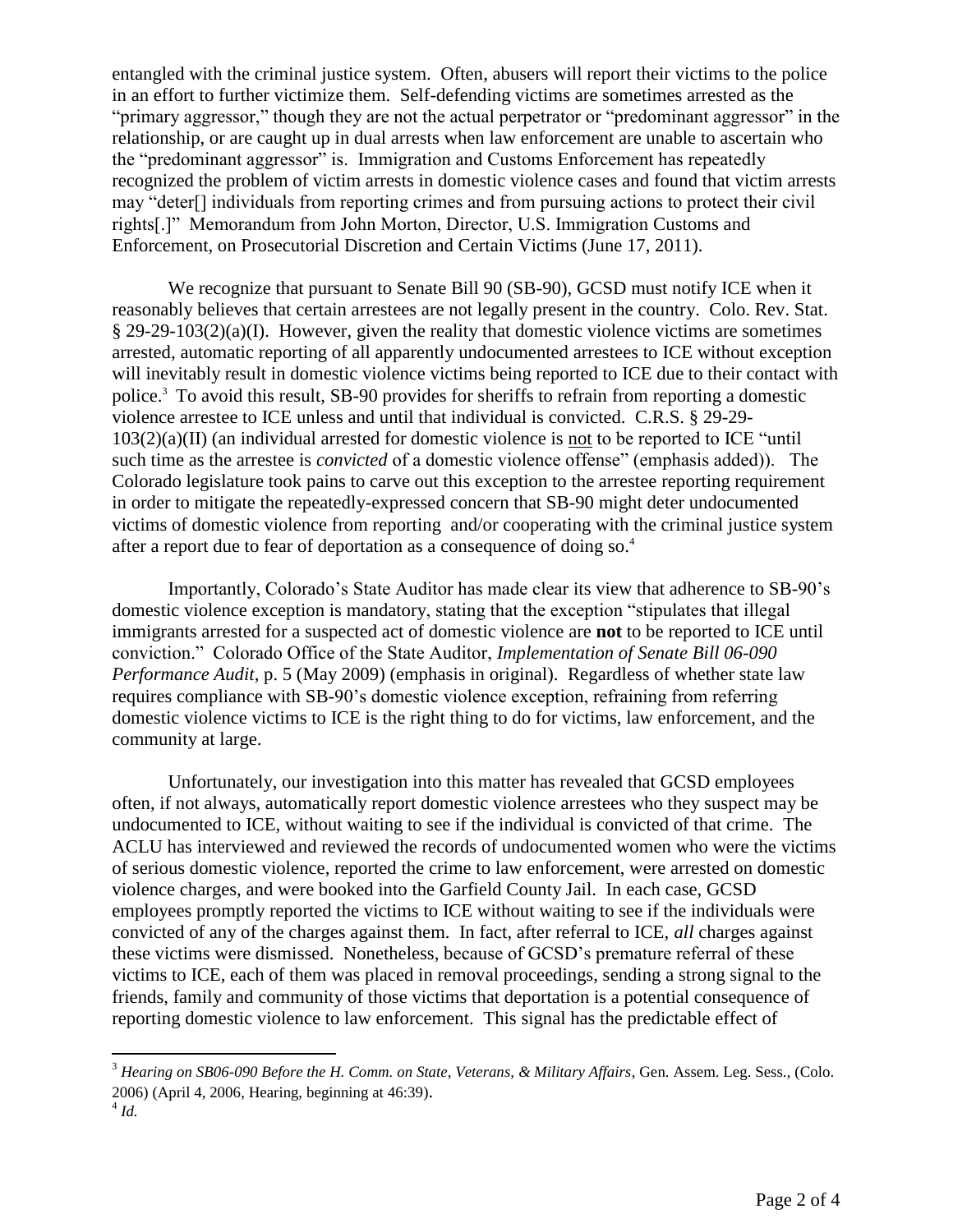deterring undocumented people from contacting the police to report crimes of domestic violence and diminishing the goodwill towards peace officers that undoubtedly GCSD wishes to foster with the substantial immigrant community in the Roaring Fork Valley. Further, as you likely know, when domestic violence occurs in a home, child abuse often also occurs in that home.<sup>5</sup> Accordingly, when undocumented domestic victims do not report their abuser, law enforcement not only loses the opportunity to enforce laws against domestic violence, but also, potentially, the opportunity to put child abusers behind bars.

We are confident that GCSD can see eye to eye on this issue with the ACLU and CCADV – that we can all agree domestic violence victims should not fear that reporting domestic violence to law enforcement may lead to their deportation. We hope and believe that you will be amenable to ending this practice given that you have in the past made clear that GCSD seeks to protect, not to punish, victims of crime, including domestic violence victims. In particular, we understand that GCSD is the only law enforcement agency in your area that signs off on U-Visas for undocumented victims of crime. As you know, issuance of these visas encourages the reporting of crimes and cooperation in their prosecution by undocumented victims, thereby benefiting law enforcement and the safety of the community as a whole.

Importantly, we believe that GCSD can effectively and efficiently implement the domestic violence exception to SB-90. By way of example, attached hereto are the policies, procedures and forms utilized by the Summit County Sheriff's Department to ensure compliance with SB-90's domestic violence reporting exception. *See Attachment A*. Other counties have found alternative ways to comply with the exception. Through the course of our investigation of this matter, we came to speak with representatives from other counties, like GCSD, that were out of compliance with SB-90's domestic violence exception. We discussed why this exception is so essential for effective law enforcement and were gratified that several counties readily changed their policies to bring their county in compliance with the exception, thereby promoting trust between immigrant communities and law enforcement. For instance, attached you will find the recent directive issued by Mesa County Sheriff's Office bringing the county in-line with SB-90's domestic violence exception. *See Attachment B.* In sum, we are confident there are many ways to successfully implement the domestic violence reporting exception to SB-90, and we would be happy to work collaboratively with you to develop an effective system should you so desire.

We look forward to hearing back from you on this matter by **May 14, 2012**, to confirm that GCSD is ready to promptly institute policies and procedures to comply with the domestic violence exception of SB-90. Please do not hesitate to contact the ACLU to discuss this matter further.

 $\overline{a}$ 

<sup>5</sup> DeGue, S., & DiLillo, D, *Is Animal Cruelty a "Red Flag" for Family Violence? Investigating Co-occurring Violence Toward Children, Partners and Pets*, Journal of Interpersonal Violence, 24(6), 1036-1056 (2009); Joy D. Osofsky, *Prevalence of Children's Exposure to Domestic Violence and Child Maltreatment: Implications for Prevention and Intervention*, 6 Clinical Child & Fam. Psych. Rev. 161, 166 (2003); Appel, A. E., & Holden, G. W., *Co-occurring Spouse and Child Abuse: Implications for CPS Practice*, APSAC Advisor, 11(1), 11-14 (1998).